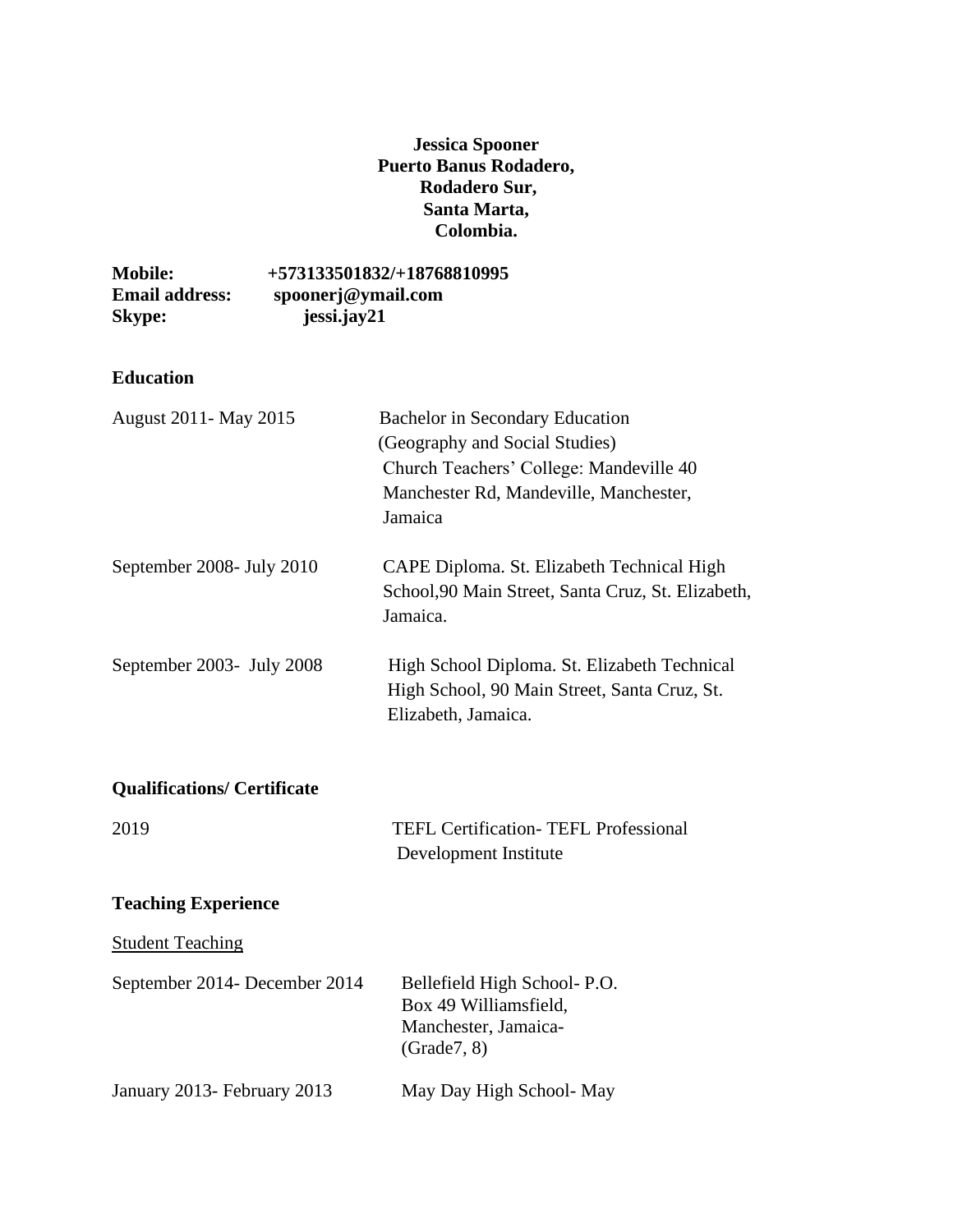|                              | Day High School, P.O. Box.<br>590 Mandeville, Manchester,<br>Jamaica- (Grades 7,8)                                                                             |
|------------------------------|----------------------------------------------------------------------------------------------------------------------------------------------------------------|
| February 2012- March 2012    | Spalding High School-P.O.<br>Box 42 Spalding, Clarendon,<br>Jamaica.                                                                                           |
| Paid Teaching Experience     |                                                                                                                                                                |
| August 2021 - January 2022   | Middle School Social Studies Teacher- Colegio Bureche,<br>Santa Marta, Magdalena, Colombia.                                                                    |
| November 2019- July 2020     | ESL Teacher – China International Personnel Training<br>Centre, Shenzhen, China                                                                                |
| January 2017- November 2019  | Teacher of Geography, Tourism, Civics, Religious<br>Education and Visual Arts and Form Teacher- B.B. Coke<br>High School, Junction P.O. St. Elizabeth, Jamaica |
| September 2016- January 2017 | Classroom Teacher (History, Social Studies, Geography)<br>and Form Teacher- Irwin High School, Granville P.O. St.<br>James, Jamaica.                           |
| March 2016- June 2016        | Classroom Teacher (History and Social Studies) and<br>Assistant Form Teacher- Green Pond High School,<br>Cornwall Courts, Montego Bay, St. James, Jamaica      |
| <b>Other Work Experience</b> |                                                                                                                                                                |
| October 2015-March 2016      | Customer Service Representative- Xerox Company,<br>Montego Bay, St. James.                                                                                     |
| September 2015 - Sept. 2015  | Customer Care Representative- Global Gateway<br>Solutions, Montego Bay, St. James, Jamaica.                                                                    |
| June 2012- August 2012       | Marshall- Ministry of Labour and Social Security, 82<br>Main Street, Santa Cruz, Jamaica.                                                                      |
| April 2011- July 2011        | Census Taker-Statistical Institute of Jamaica.                                                                                                                 |
| February 2011 - Mar. 2011    | Social worker (Reverification of PATH applicants) -<br>Ministry of Labour and Social Security, 82 Main Street,<br>Santa Cruz, Jamaica.                         |
| August 2010 – Dec. 2010      | Special Assessment review Officer (SARO) - Ministry                                                                                                            |